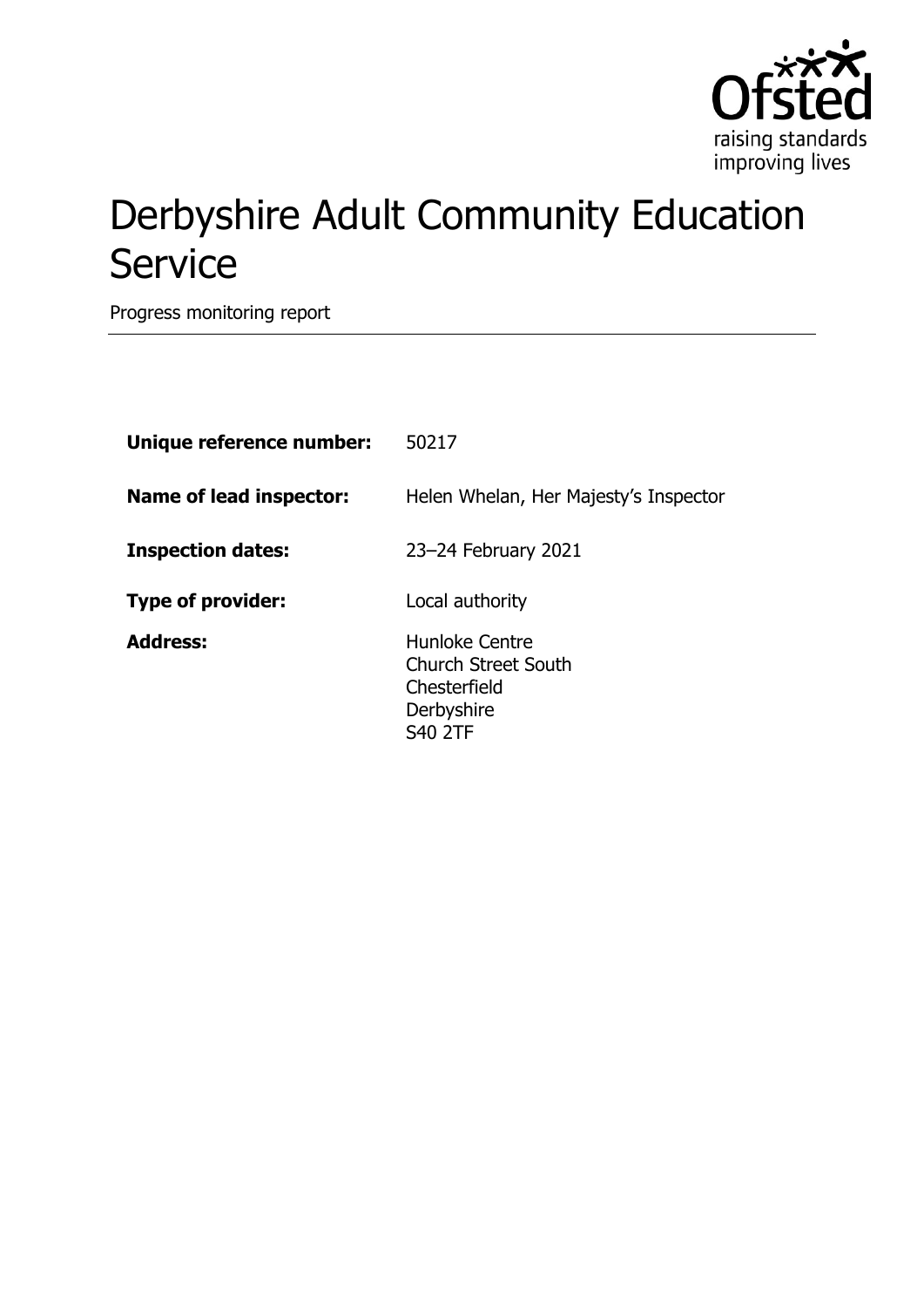

## **Monitoring visit: main findings**

## **Context and focus of visit**

Derbyshire Adult Community Education Service (DACES) was last inspected in March 2020. At that time, inspectors judged the overall effectiveness of the provision to require improvement.

This monitoring visit focused on the extent to which leaders and those responsible for governance are taking effective action to provide education and training in the current circumstances. It was undertaken as outlined in the [operational note on visits](https://www.gov.uk/guidance/january-2021-further-education-and-skills-providers)  [carried out from January 2021](https://www.gov.uk/guidance/january-2021-further-education-and-skills-providers) and with reference to the further education and skills handbook.

These visits are to help learners, parents, employers and government understand how providers are meeting the needs of learners in this period, including those with high needs and those with special educational needs and/or disabilities.

Following changes to government guidance and the imposition of COVID-19 (coronavirus) lockdown restrictions, inspectors carried out this monitoring activity remotely. As a result, the range of evidence available to inspectors was narrower than would be the case during an on-site inspection. Therefore, this report provides a more limited level of assurance.

The impact of COVID-19 has been taken into account in the findings and progress judgement below. Inspectors did not evaluate leaders' response to COVID-19 during the spring and summer of 2020, when the provider was not open to all learners and there were no national expectations regarding remote education.

## **Theme**

**What progress are leaders and those responsible for governance making to ensure that staff teach a curriculum and provide support to meet learners' needs, including the provision of remote/online learning?**

**Reasonable**

Adult learners, apprentices and the vast majority of young learners study remotely. Teaching continues through a combination of online lessons, workshops, tutorials and progress reviews. A small number of vulnerable learners attend on-site, some to access information technology (IT), others to participate in face-to-face learning.

Learners without access to IT or with limited digital skills found the transition to online learning difficult. Leaders and managers invested significantly in technology and training to support learners to study online. Learners continue to make good progress. They are aware of how to keep safe online.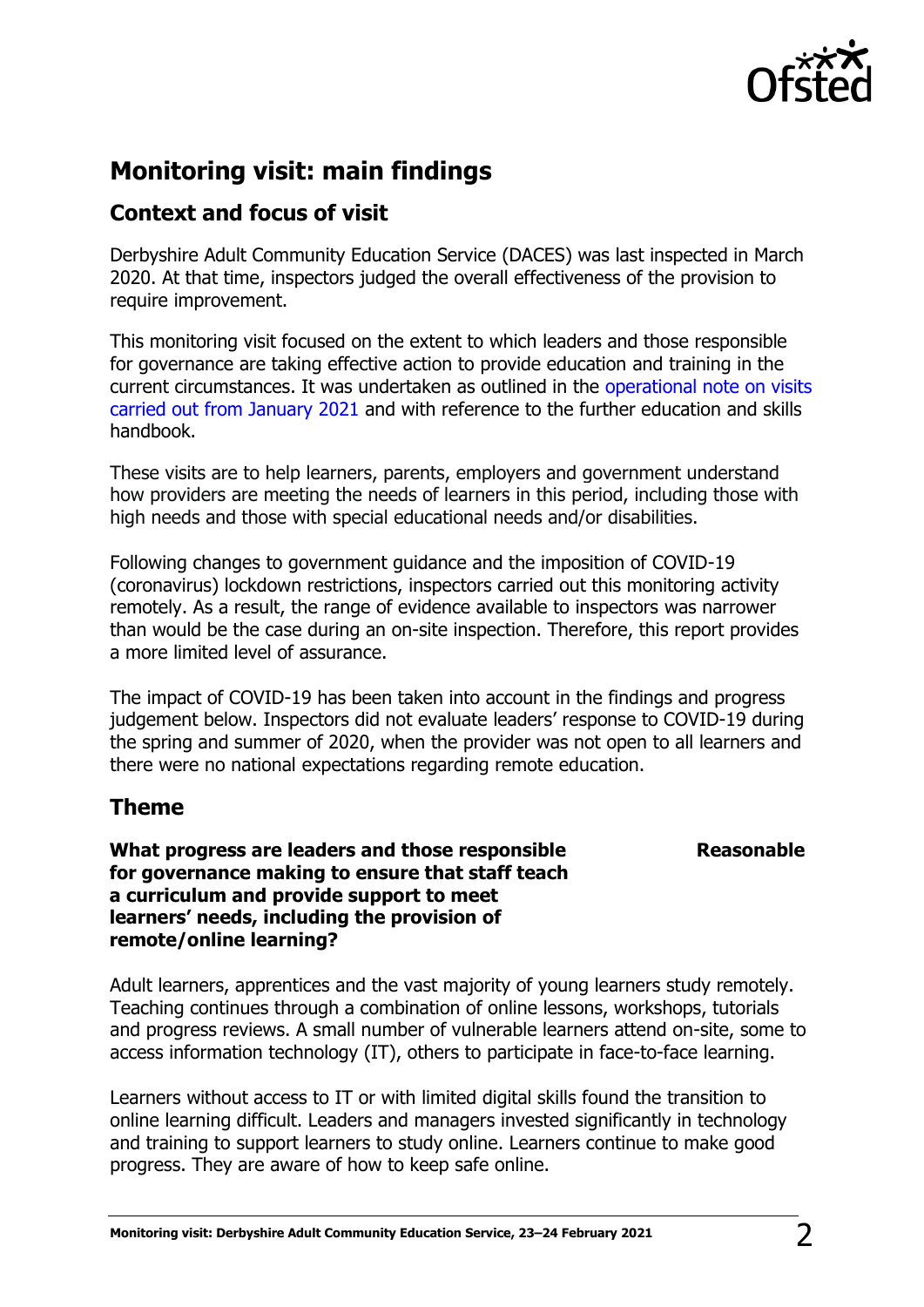

Tutors sequence course content logically. Apprentices start by learning the essentials they require for work. Teaching assistant apprentices consider the importance of safeguarding before moving on to more complex topics such as child development and school leadership. Apprentices, who are new to their sectors, rightly find this approach helps them progress into their roles with confidence.

Lessons are most effective when tutors ensure high levels of learner participation through effective task design and questioning. The use of interactive platforms is particularly helpful in allowing tutors to quickly check learners' understanding. In customer services, learners practise answering questions for job interviews and receive instant feedback about the quality of their performance and how it can be improved. In a few less effective lessons, tutors introduce too many ideas before they can be fully assimilated by learners. The role of learning support assistants in relation to the tutor is unclear in a small minority of lessons. This can confuse learners.

Staff at all levels of the organisation place a strong emphasis on learners' welfare. Positive mental health workshops and resources are readily available. Mentors maintain close contact with young learners to keep them on track and ensure they make progress. Tutors provide effective individual support for adult learners who have caring and home-schooling responsibilities.

Leaders have addressed most of the areas for improvement identified at the last inspection. Tutors have benefited from subject-specialist training and vocational updating provided through a professional development programme. More specific focus is needed on the teaching practices most likely to help learners integrate new knowledge and skills into their long-term memory.

The quality of tutors' feedback on learners' written work is too variable. Most tutors clearly identify what learners have done well and what they can do to improve. In a small minority of cases, feedback does not include any tutor comments or learners are simply asked to amend tutors' corrections. Either approach limits learners' abilities to understand and learn from their errors.

Leaders and managers have overhauled safeguarding processes, so that information is up-to-date and accessible to relevant staff. New, more rigorous protocols are in place to manage safeguarding incidents. Safe recruitment checks take place for staff, with enhanced checks for those who teach younger learners. A governor with safeguarding expertise has been appointed and works closely with the designated safeguarding lead to review procedures and audit quality and compliance. Governors have received safeguarding training and use the reports they receive to hold senior leaders to account.

Tutors have participated in extensive training in order to understand the dangers of extremism and radicalisation and the importance of British values. Guest speakers have worked with learners as part of parliament week, holocaust Memorial Day and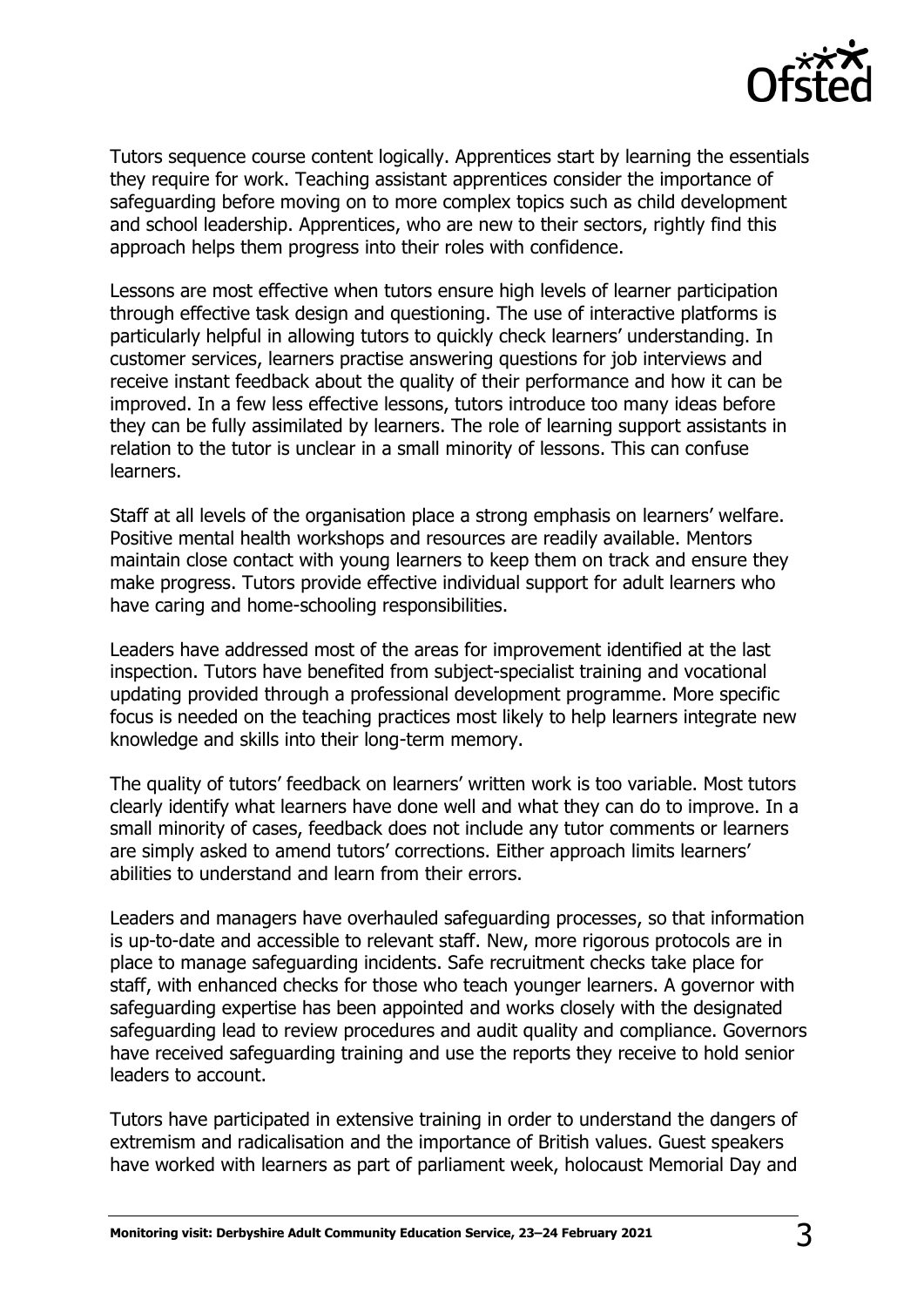

to share experiences of modern slavery. Despite this, learners and apprentices are not able to discuss radicalisation or extremism with any degree of confidence.

Learners' understanding of British values is well developed in lessons. In English as a second language (ESOL) lessons, tutors use news articles about COVID-19 to discuss vaccination and the concept of individual liberty. Apprentices develop their understanding of British values through monthly topical projects, for example the American Presidential election and the dangers of inciting hate. Younger learners are less secure in their understanding of British values.

Impartial careers advice and guidance are well integrated into courses. Careers coaches work effectively with tutors to develop employability resources and visit lessons to offer advice to learners about potential career paths. As a result, learners are clear about their next steps.

Leaders and those responsible for governance should take further action to:

- ensure that tutors' professional development includes a sharper focus on the teaching practices most likely to help learners make more rapid progress
- support tutors to make better use of assessment and feedback so that learners gain a better understanding of how they can improve their work
- continue to integrate information on radicalisation and extremism into the curriculum and through enrichment so that learners and apprentices gain a firm understanding of the dangers in their local contexts.